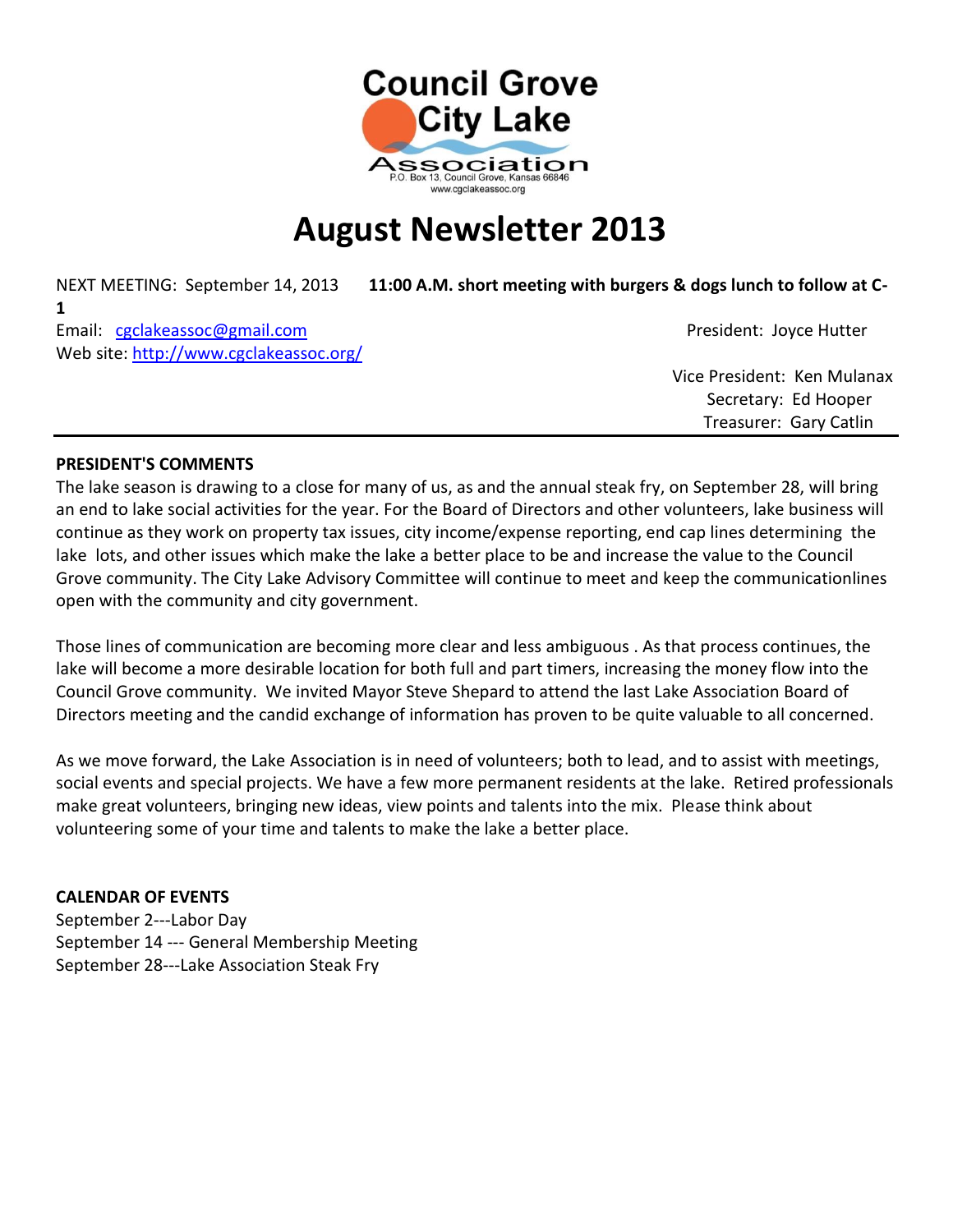## **BABE RUTH CLASSIC**

August  $17<sup>th</sup>$ , 36 15-year-old boys and their families and friends came to Council Grove to participate in the Kansas Babe Ruth Classic All Star Game. It is quite an honor to be selected as the site for the tournament as the competition comes from the entire state. CGCLA volunteers hosted a picnic for the boys, their families and friends (approximately 240) on the Riverwalk and provided each ball player with a T-shirt to commemorate the event. We wish to extend a huge "thank you" to all who assisted with this fun time. It was quite an undertaking to prepare and serve the food to this large a group. We extend a special thanks to Jerry and Renee' Roths, who were co-chairmen for the event.



ALL WHO ATTENDED CONSIDERED IT A HUGE SUCCESS!!!

### **ELECTRICAL/WATER SAFETY PROGRAM**

Each year across the nation several fatal accidents occur involving electricity located near lakefronts and boat docks. To avert such a thing happening at the Council Grove City Lake,we are working to raise awareness of the dangers and how to prevent fatal accidents. Larry Johnson, city building inspector, D.L. Smith, (E 14) of DL Smith Electrical, and local electrician Rick Fisher are working with us. Look for more information and prevention checklist in the near future. In the meantime take some time to survey the electrical at or near your shoreline, some common sense and a Ground Fault Interrupter, will go a long ways toward preventing a fatality.

At the last Lake Association meeting Rick presented a very informative video followed by a question and answer session. The video is very compelling in pointing out how easily each of us could be affected by electrical shock drowning. Here is a link to that video, it is well worth your time to watch at least the first 15 minutes.

Drowning, due to electrical shock, could be easy to miss-identify and we all need to be aware of the dangers and how to respond to an incident in the water. Prevention of accidental death is our objective. Don't let a member of your family become a victim. Learn about this danger now!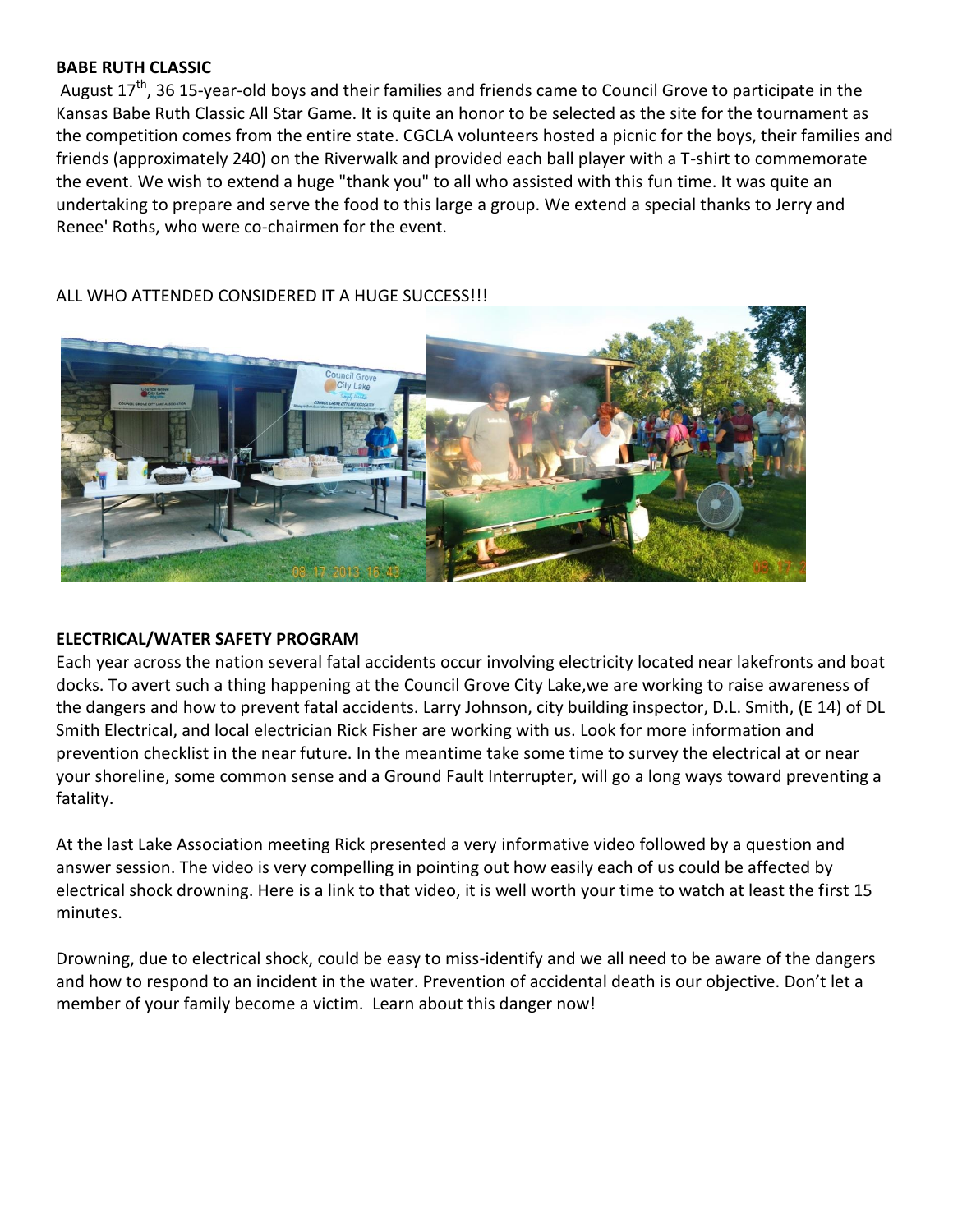







**Sapphire** 

Zip Hoodie, Ash grey

**Pullover Hoodie Antique Sapphire** 







Sizes in both styles XS to 4XL Colors in both styles: white, gold, orange, Texas orange, red, kelly, forest green, blueberry, royal, navy, purple, maroon, steel, black

Mens only: sandstone, dark green Ladies only: pink

T-Shirts \$12.00 Golf/polo Shirts \$30.00 (shown in K-State purple) Zip Hoodie @42.50 Pull-over Hoodie (with embroidered emblem) \$35.00 Pull-over Hoodie (with large print on front) \$35.00 More information is available at the Association web site: [http://www.cgclakeassoc.org/includes/PDF/apparel2013.pdf.](http://www.cgclakeassoc.org/includes/PDF/apparel2013.pdf)

# **LAKE APPAREL FOR 2013**

Exciting and bright, the new colors are sapphire and paprika. Karen Waring and her committee have done considerable work to bring us something above the ordinary range of colors. You may purchase the lake shirts at the Council Grove Marina and Saturday Morning Boutique. Please patronize these merchants and thank them for this support of the Lake Community. You may also purchase, or make special orders with Karen at 120 Watersedge Loop, by calling 620 767 5939, or email: fishinbuddies@gmail.com.